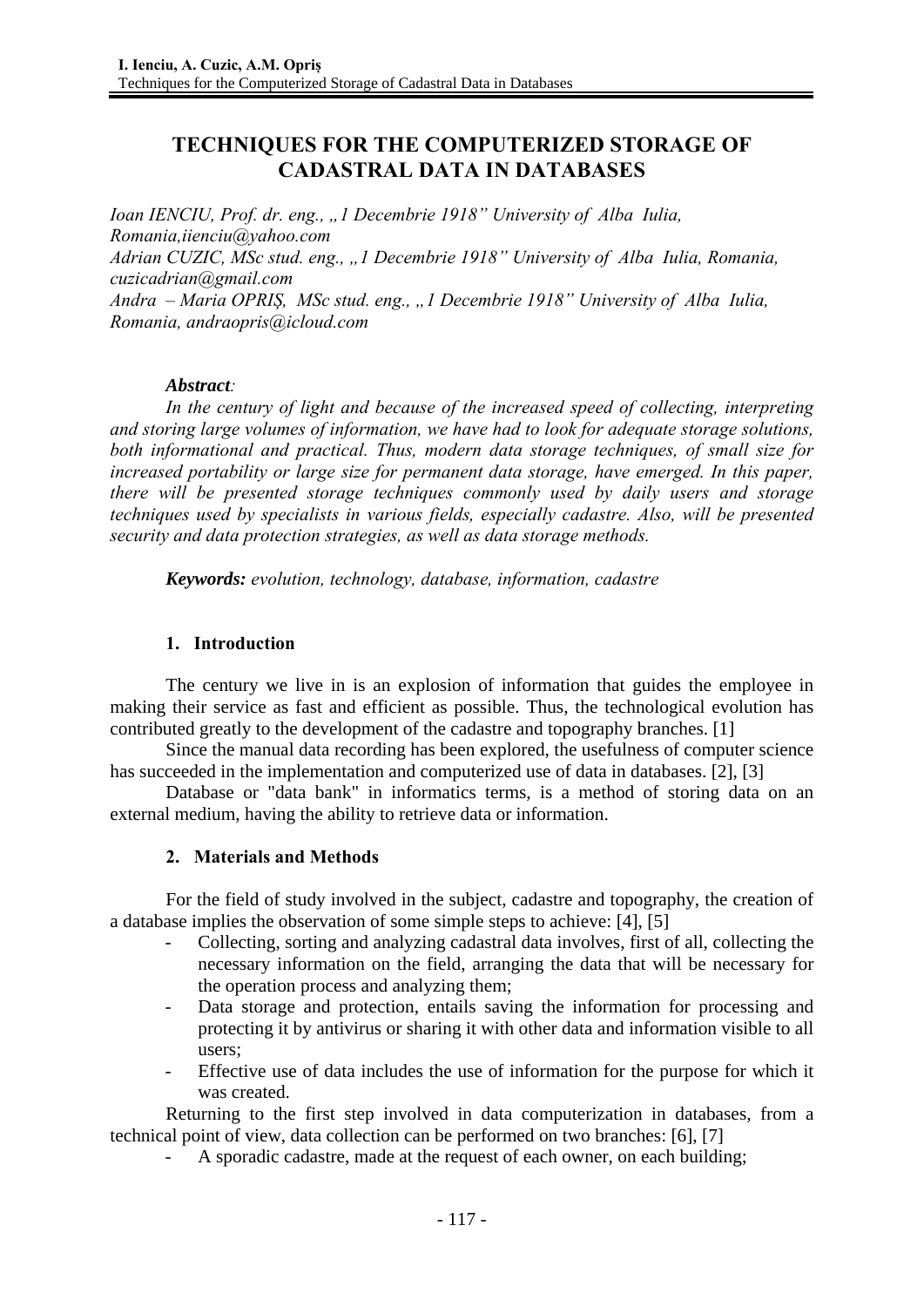Systematic cadastre, which is the measurement of all buildings, the identification of their owners and holders of real rights for an entire cadastral sector or a territorial administrative unit.



Fig.1 Creating a database

As far as the sorting of data is concerned, this operation involves the processing of either information individually or in mass, depending on the type of cadastre requested. The same methodology is to be applied to the third stage, namely data analysis [8], [9].

The second step, data storage facilitates three user options [10], [11]:

- Mobile storage media such as: USB Universal Serial Bus for daily users and for users in the field of cadastre and topography can be taken as an example of the field book;
- Transition storage media, such as: PC Personal Computer or laptop;
- Permanent storage media that is represented by servers.



Fig.2 Data storage media

However, as any technological stream has its own age, storage techniques have also evolved from optical environments to hybrid media, as shown in Figure 3.

| Optic storage                                                                     | <b>Magnetic</b><br>storage                             | <b>Hybrid</b>                                              |
|-----------------------------------------------------------------------------------|--------------------------------------------------------|------------------------------------------------------------|
| $\cdot$ CD<br>• DVD<br>· BLU-RAY<br>· Ultra-density<br>Optical<br>• Magnetic band | • Hard-disk<br>(HDD)<br>• Floppy-disk<br>$\bullet$ SSD | • Holographic<br>Versatile<br>Disc(HVD)<br>$\bullet$ Glass |

Fig.3 Storage technologies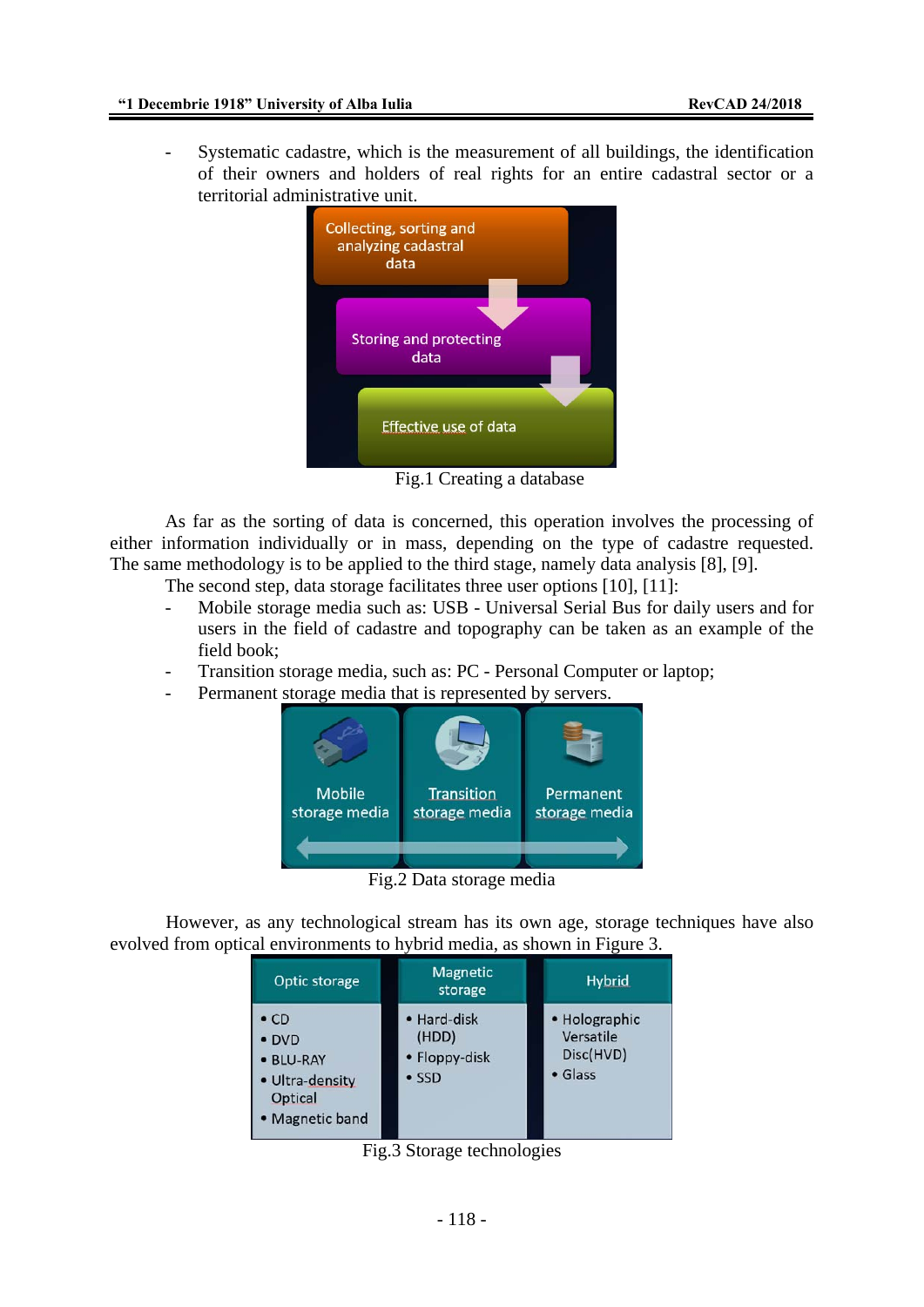### **3. Results and Discussion**

After data collection, storage and processing, an important factor is saving information or data for a long time.

Thus, different systems can be chosen according to the needs of the beneficiary [12]:

- Refresh involving the process of copying data from a storage medium to another identical storage environment;
- Migration that is the transfer of data from a storage medium to a similar or different storage environment with more advanced technical capabilities, and when the migration process is performed, it is recommended to convert the files into new formats or extensions;
- Replication involving the creation of real-time or scheduled copies of the frequently used database;
- Emulation that involves creating a true copy of the database both physically and virtually;
- Metadata that refers to the technique of storing data with other data; by encrypting data using standards such as: American Standard Code for Information Interchange, Unicode and QR Code.

A viable strategy for storing information and data safely consists of using three concurrent minimum databases as it is shown in Figure 4.



As far as the transfer of information is concerned, it will be done linearly and step by step between the daily databases used, backup and reserved backup. It is preferably that each database is located in different locations, powered by different sources, and access to them will be as small as possible.

Like any valuable information, it is recommended to protect the databases by various methods and constraints on [13]:

- The human factor, by restricting the access to the database by methods of authentication and hierarchy;
- Technological factor, through data encryption and monitoring, and installation of security applications and the use of firewalls, all of which are periodically checked by security audits and data logging.

For enhanced data and data conservation, the database mirroring procedure can be used using two similar databases in parallel.